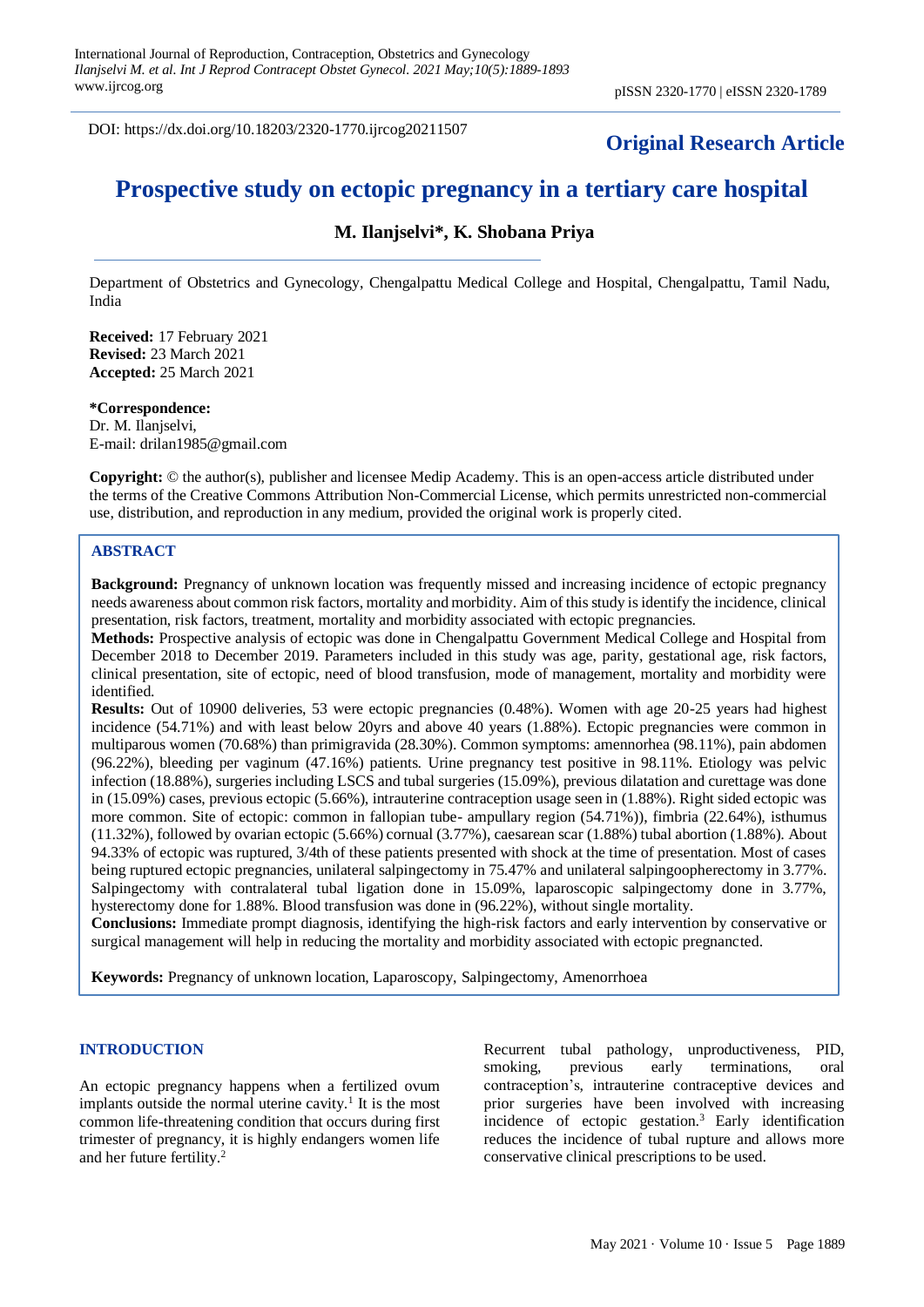The main aim of this study is to identify the incidence, risk factors, clinical presentation, need of blood transfusion, and to decide the mode of termination at tertiary care hospital in order to reduce the maternal mortality and morbidity.

#### **METHODS**

This is an prospective study done at Chengalpattu Medical college and Hospital from December 2018 to December 2019.All diagnosed cases of ectopic pregnancy during one year of study period in our institution were included in this study.

On admission detailed history and clinical assessment was done. Detailed history of the patient included: Presenting complaints like history of amenorrhoea, intense abdominal pain, vaginal bleeding , syncope , retching, fever, shoulder pain; detailed menstrual and obstetric history including history of past ectopic pregnancy and mode of treatment, history of dilatation and curettage, tubal procedures – tuboplasty, appendicectomy or abdominal surgical procedures; history of pelvic inflammatory diseases or tuberculosis and therapy got for it; family history of tuberculosis; method of contraception - IUCD, oral contraceptive pill were enquired.

Clinical assessment included general assessment of patient-including pulse, temperature ,blood pressure, assesement of anemia , urine output, and cardiovascular and respiratory frameworks; abdominal examination done for assesement of distention, guarding rigidity free fluid in peritoneal cavity, cullens sogn was done.vaginal assessment – for presence of its tendency, paleness vaginal mucosa, position of the cervix, cervical motion tenderness, size of the uterus, mobility and consistency, presence of mass ,tenderness of the fornices; culdocentesis done to identify free fluid in pod.

Blood was drawn for blood grouping and Rh typing and cross matching, complete hemogram was done for all the cases, urine pregnancy test and ultrasonography were done, Serum beta hcg was done for unruptured cases.

Diagnosis confirmed by USG, followed by laparotomy, patient in severe shock preoperative resuscitation was done by using intravenous fluids, colloids blood and blood products, after getting informed consent from patients and relatives and intravenous antibiotics given to all the patients 30 minutes prior to surgery, majority of the cases are ruptured ectopic hence laporotomy followed by salpingectomy was done under spinal, general anesthesia most commonly, one patient had cesarean scar ectopic in view of uncontrolled bleeding hysterectomy done.

Post-operative follow-up given for all the patients, no wound infection reported in this study, all the patients discharged after 5th postoperative day without any complication and not even single mortality.

## **RESULTS**

A total 53 cases of suspected ectopic gestation were observed and treated during the study period of one year at our institution. Total no. of deliveries during the same period were 10900. The incidence of ectopic pregnancy was 0.48%.

#### **Table 1: Age of study population.**

| Age (in<br>years) | Number of<br>cases | <b>Percentage</b> |
|-------------------|--------------------|-------------------|
| $20$              |                    | 1.88              |
| $20 - 25$         | 29                 | 54.71             |
| $26-0$            | 16                 | 30.18             |
| $31 - 5$          |                    | 11.32             |
| $36-40$           |                    | 1.88              |

#### **Table 2: Gravidity.**

|       | <b>Number</b><br>of cases | <b>Percentage</b> |
|-------|---------------------------|-------------------|
| Primi | 15                        | 28.30             |
| 2rd   |                           | 13.20             |
| 3rd   | 26                        | 49.05             |
| $>$ 3 |                           | 943               |

#### **Table 3: Risk factors.**

| <b>Risk factors</b>                        | <b>Number</b><br>of cases | <b>Percentage</b> |
|--------------------------------------------|---------------------------|-------------------|
| <b>History previous</b><br>ectopic         | 3                         | 5.66              |
| <b>History previous</b><br>tubectomy       | 8                         | 15.09             |
| <b>History IUCD</b>                        |                           | 1.88              |
| <b>History PID</b>                         | 10                        | 18.86             |
| <b>History dilatation</b><br>and curettage | 8                         | 15.09             |
| None                                       | 23                        | 49                |

The study group includes maternal age ranged from 18 years to 40 years, the youngest being 18 years and oldest was 37 years. The maximum number of ectopic gestation in the present study occurred between the age group 20 to 25 years.

Maximum number of cases in present study group belonged to the age group of  $22-25$  with parity 2, accounting for 26 cases where as 15 cases in the age group 21-25 were nullipara (Table 1).

When previous reproductive performance was reviewed, the maximum incidence of ectopic gestation (49.50 %) occurred among the second para. In 15 out of 53 patients (28.30%), ectopic pregnancy was the first conception (Table 2).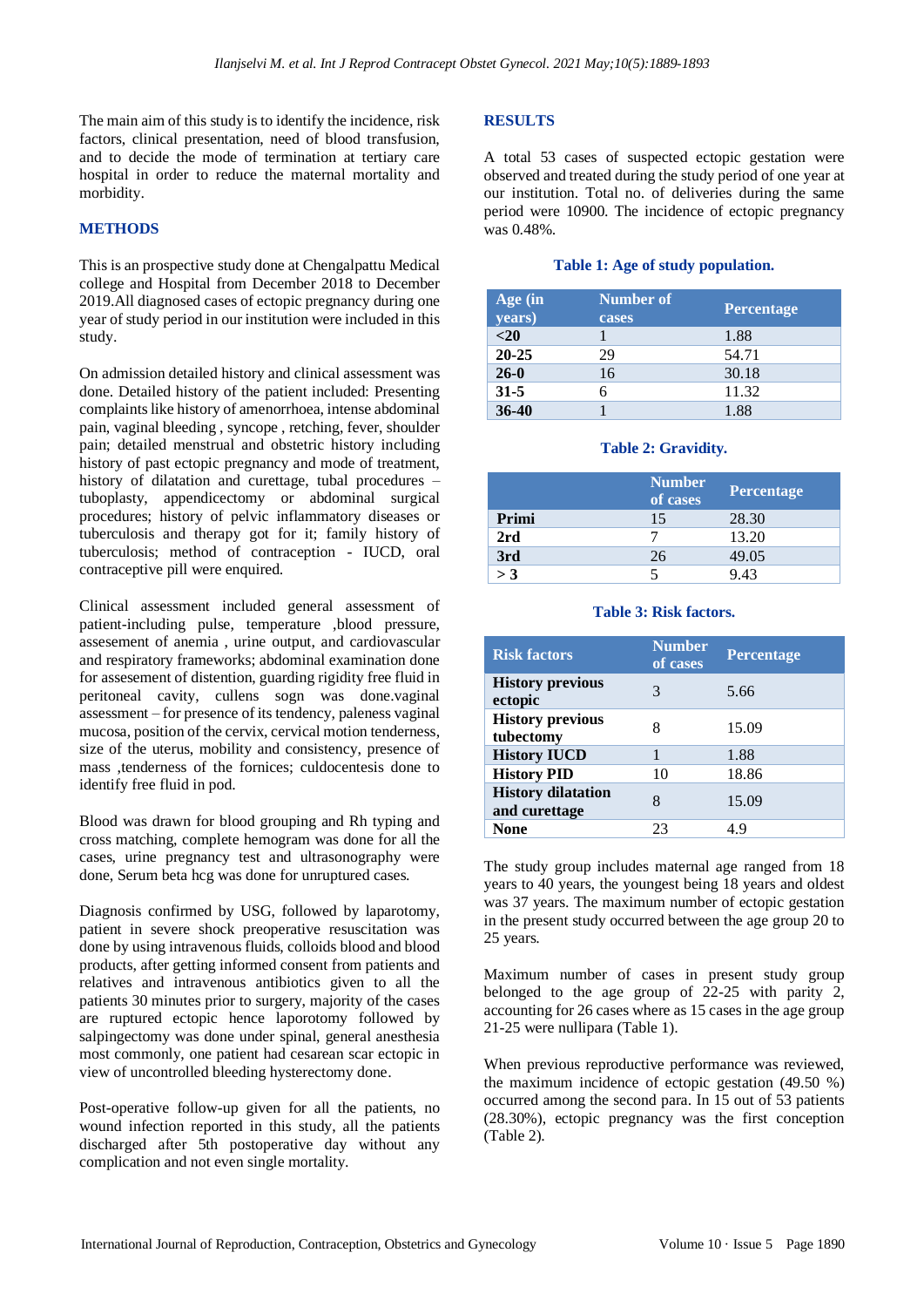## **Table 4: Mode of presentation.**

| <b>Symptoms</b> | <b>Number</b><br>of cases | <b>Percentage</b> |
|-----------------|---------------------------|-------------------|
| Amenorrhea      | 52                        | 98.11             |
| Pain abdomen    | 51                        | 96.22             |
| <b>Bleeding</b> | 25                        | 47.16             |

# **Table 5: Distribution of the cases by socio-economic status.**

| Socio-economic status | <b>Number</b><br>of cases | <b>Percentage</b> |
|-----------------------|---------------------------|-------------------|
| Low                   | 35                        | 66.03             |
| <b>Medium</b>         | 17                        | 32.07             |
| High                  |                           | 1.88              |
| <b>Total</b>          | 53                        |                   |

#### **Table 6: General physical examination.**

| <b>Symptoms</b> | Number of<br>cases | <b>Percentage</b> |
|-----------------|--------------------|-------------------|
| <b>Pallor</b>   |                    | 88.67             |
| <b>Shock</b>    |                    | 16.98             |
| <b>None</b>     |                    | 5.66              |

#### **Table 7: Urine pregnancy test.**

| Urine pregnancy<br>test' | Number of<br><b>cases</b> | <b>Percentage</b> |
|--------------------------|---------------------------|-------------------|
| <b>Positive</b>          | 52                        | 98.11             |
| <b>Negative</b>          |                           | 1 88              |

#### **Table 8: Condition of the tube.**

| Condition             | Number of<br>cases | <b>Percentage</b> |
|-----------------------|--------------------|-------------------|
| <b>Ruptured</b>       | 50                 | 94.3              |
| <b>Unruptured</b>     |                    | 3.77              |
| <b>Tubal abortion</b> |                    | 1.88              |

Of the total 53 cases of ectopic pregnancies, there was no specific risk factor in 23 cases (43.39 %), tubectomy in 8 cases (15.09%), PID in 10 cases (18.86%), IUCD in 1 cases (1.88%), D and C in 8 cases (15.09%) and previous ectopic in 3 cases (5.66 %) (Table 3).

#### **Table 9: Site of ectopic.**

| Site of ectopic    | <b>Number of</b><br>cases | <b>Percentage</b> |
|--------------------|---------------------------|-------------------|
| Ampulla            | 29                        | 54.71             |
| <b>Cornual</b>     | 2                         | 3.77              |
| <b>Isthmus</b>     |                           | 11.32             |
| Fimbria            | 12                        | 22.64             |
| Ovarian            | 3                         | 5.66              |
| <b>Cervical</b>    |                           |                   |
| C/S Scar           |                           | 1.88              |
| <b>Rudimentary</b> |                           |                   |

#### **Table 10: Blood transfusion.**

| <b>Blood</b><br>transfusion | Number of<br>cases | <b>Percentage</b> |
|-----------------------------|--------------------|-------------------|
| Done                        | 51                 | 96.22             |
| <b>Not Done</b>             |                    | 3.77              |
| <b>Total</b>                | 53                 | $-00$             |

#### **Table 11: Uterine size.**

| <b>Procedure done</b>                                | <b>Number</b><br>of cases | <b>Percentage</b> |
|------------------------------------------------------|---------------------------|-------------------|
| Salpingostomy                                        |                           | 0                 |
| <b>Unilateral</b><br>salpingectomy                   | 40                        | 75.47             |
| Unilateral salpingo<br>opherectomy                   | $\mathcal{D}_{\cdot}$     | 0.77              |
| Salpingectomy with<br>cotralateral tubal<br>ligation |                           | 15.09             |
| Lap salpingectomy                                    | $\mathcal{D}_{\cdot}$     | 3.77              |
| <b>Hystrectomy</b>                                   |                           | 1.88              |

The typical triad of amenorrhoea, pain abdomen and bleeding was observed in 25 (47.16%) cases. Abdominal pain was the most significant symptom in 51 (96.22%) patients (Table 4).

According to Kuppuswamy's classification 35 patients (66.03%) belonged to low socio-economic status and 17 patients (32.07%) belonged to medium socio-economic status and one (1.88) belonged to high socio-economic status (Table 5).

Out of 53 patients, 9 (16.98%) cases were admitted in a state of shock. Among these, pallor alone was found to be present in 47 (88.67%) cases (Table 6).

Urine pregnancy test was a simple test which aided in rightly diagnosing cases of ectopic pregnancy. It was negative in 1 (1.88%) cases while positive in 52 (98.11%) case (Table 7).

In the present study, the incidence of rupture was 94.3% cases of tubal abortion was seen in 1.88 % followed by unruptured ectopic pregnancy in 3.77% (Table 8).

In 92.44% of cases ectopic pregnancy was tubal and it was more common in right side (64%). A majority of the cases were ampullary pregnancies (54.71%) cornual pregnancy was seen in 3.77% and 11.32% were isthmal pregnancies while 22.64 % were in fimbria (Table 9).

Blood transfusion was given in 51 (96.92%) cases. While 2 (3.77%) cases need no transfusion. Patients who were brought in shock were managed with both blood transfusion as well as plasma expanders (Table 10).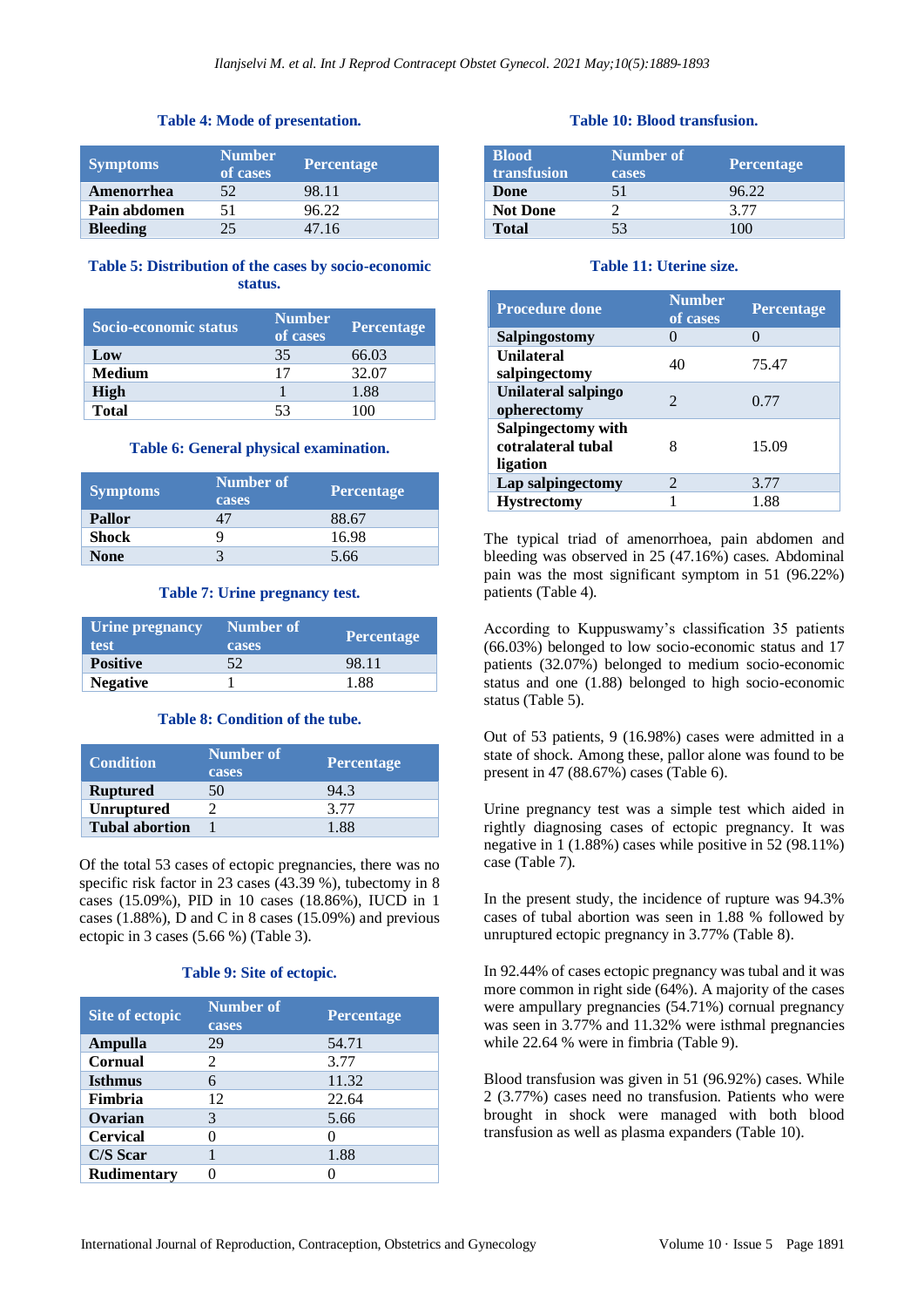Salpingectomy was the commonest life saving surgical procedure performed in the studied subjects, since most of the cases were ruptured ectopic pregnancies with massive hemoperitoneum (Table 11).

In the present study unilateral salpingectomy was done in 75.47%, cases followed by unilateral salpingectomy with contralateral tubal ligation in 15.09%,unilateral salpingo opherectomy done in 3.77%,laparoscopic salpingectomy done in 0.77%,cases, hysterectomy done for1.88% cases in view of cesarean scar pregnancies.

# **DISCUSSION**

Ectopic pregnancy may occur at any age from menarche to menopause, and the incidence has increased since the last 20 years, the incidence in the present study was 0.48%.

## *Age group*

In the present study, we found that the most common age group in which ectopic was seen in the present study was 20-25 years 54.17%, similarly reported by Panchan et al reported the maximum incidence in the age group 20-30 years which was 71.6%, Gaddagi et al reported 70.2% cases belongs to 20-30 years of age, this age corresponds to the age of peak sexual activity and reproduction.4,5

# *Parity*

We observed maximum incidence of ectopic pregnancy was occurred in the multiparous women i.e 70.68% followed by primiparous 28.30%. This correlates with studies done by Panchal et al.4 81.66% and Gaddagi et al. 5 62.2%, Poonam et al 83.6%.<sup>6</sup> The highest incidence of ectopic in multigravida is probably due to previous miscarriages and infection resulting in tubal damage.

## *Risk factors*

In the present study group history by PID was present in 18.86% of cases with ectopic pregnancy, this study is correlating with the study conducted by Bhavana 22.7% of the cases with ectopic pregnancy. Salpingitis damages the ciliary motility and mucosa and may entrap the migrating embryo leading to ectopic implantation.

# *Mode of presentation*

In our study group abdominal pain and amenorrhoea was present in 96.22% and 98.11% cases suggestive of most common presentation with ectopic pregnancy which is corresponds with Shetty et al. 7 80.6% abdominal pain, 77.4% with amenorrhoea, similarly Gaddagi et al reported that the majority of the cases presented with pain abdomen  $89.2\%$  of the cases.<sup>5</sup> In this study group 5.66% of women had history of previous ectopic pregnancy. Which is correlating with the studies done by Mulfti et al 26% and Shabab et al 9.5%. increased risk of ectopic in previous ectopic pregnancy indicates that tubal pathology is always bilateral.<sup>8</sup>

In our study group 15% of the women with ectopic pregnancy had tubal sterilization which corresponds with the studies done by Uzmashabab et al 5% and Shreshtha, et al 5%.9,10 In post partum period edematous, congested, and friable tube increases the chance of incomplete tubal occlusion resulting in ectopic implantation. In this study group urine pregnancy test was positive in 98.11% of the cases which correlated with the study done by Rashmi, Gaddagi et al, 5 67.3%, Fgeeh et al 96%.<sup>11</sup>

## *Site of ectopic*

Commonest site for ectopic pregnancy is ampulla in present study accounting for 54.71% cases followed by Fimbria 22.64%, Ovarian and Cornual involvement seen in 5.66%, 3.77% respectively. Similar findings were noted by Gaddagi et al.<sup>5</sup> Ampullary ectopic pregnancy rate 69.7% and Shetty et al study also correlates with similar finding of ampullary ectopic pregnancy rate was also 45.2%.<sup>7</sup> In this study ruptured pregnancies were 94.33% and 3.77% were unruptured ectopic and 1.88% is tubal abortion.

# *Procedure done*

In present study unilateral salpingectomy done in 75.44% cases, unilateral salpingo opherectomy done in 3.77% cases, laparoscopic salpingectomy done in 3.77% of cases. Medical management needs extremely close follow-up and hospitalization. Surgical management is still the method of choice, in our country Laparoscopy and Medical therapy have now emerged as the widely used therapeutic modalities with great success in terms of reduced morbidity, shortens hospital stay.

As medical management needs prolonged hospital stay and close follow up surgical management is the best choice of treatment in our country.<sup>12</sup> Laparoscopy and medical management have now emerged as an widely used therapeutic modalities of treatment with great succession in terms of reduced morbidity, shorter hospital stay and fertility preservation.<sup>13</sup> However choice of treatment depends on early identification of ectopic pregnancy and stable condition of the patients.<sup>14</sup> Morbidity includes anemia, blood transfusion. By reducing and identifying the risk factors and identifying the patients at the earliest it is possible to improve the prognosis so far as morbidity, mortality and fertility are concerned.<sup>15</sup>

## **CONCLUSION**

The incidence of ectopic pregnancy on the raise as was evident by the findings of the study. all the cases were diagnosed with a high index of clinical suspicion and USG findings added to the diagnosis. Though the recent trend in the management of ectopic pregnancy is the use of conservative surgical or medical line of management,